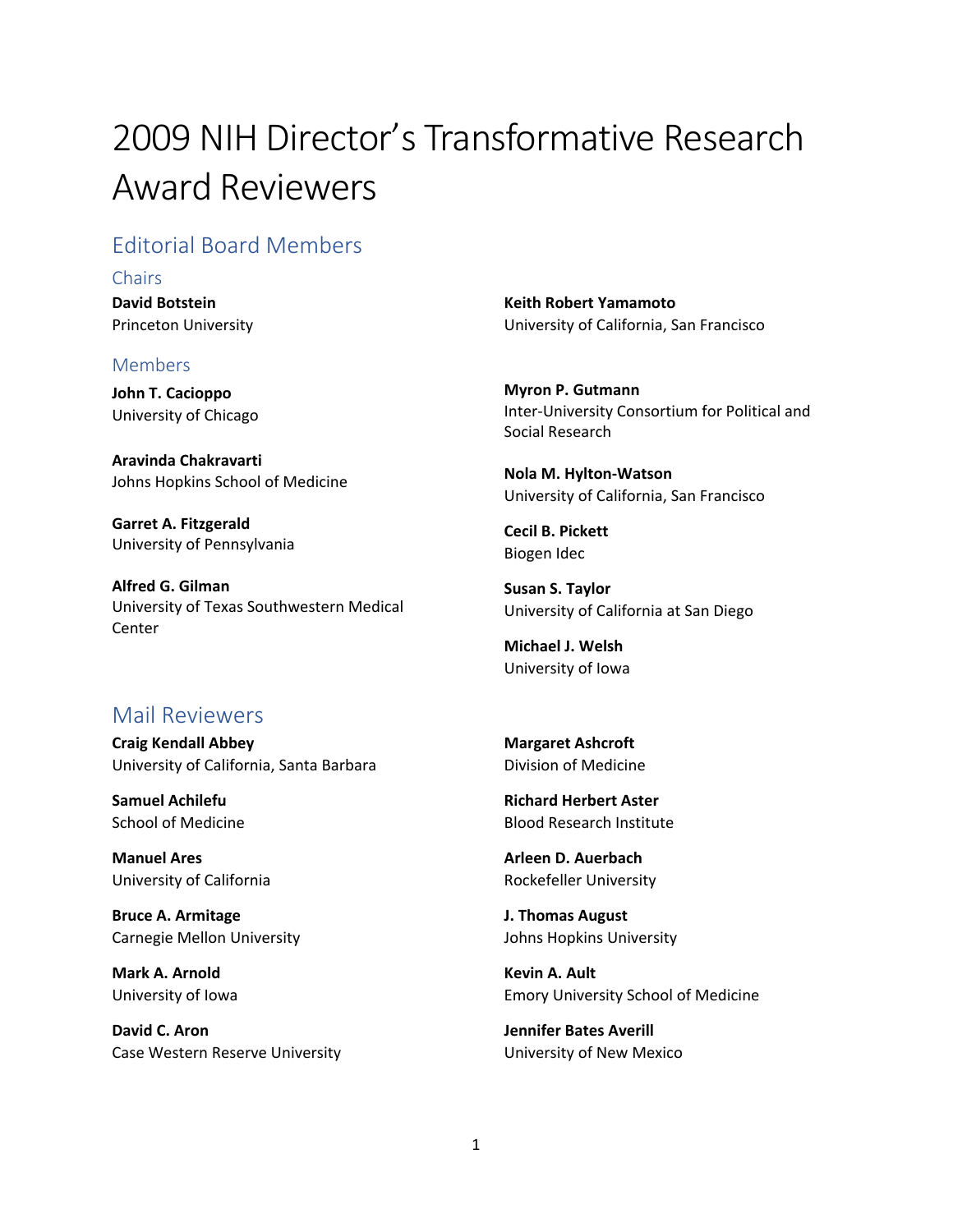**Mary Helen Barcellos-Hoff** New York University School of Medicine

**David P. Bartel** New Cambrige Center

**Ralf Bartenschlager** University of Heidelberg

**Rashid Bashir** University of Illinois at Urbana – Champaign

**Carl A. Batt** Cornell University

**Mark T. Bedford** Research Division

**Kevin D. Belfield** University of Central Florida

**Andrew Steven Belmont** University of Illinois, Urbana

**Gary J. Bennett** Mcgill University

**Irwin D. Bernstein** Fred Hutchinson Cancer Research Center

**Craig W. Berridge** University of Wisconsin-Madison

**Ian Alexander Blair** University of Pennsylvania School of Medicine

**Matthew Bogyo** Stanford University School of Medicine

**Douglas M. Bowden** University of Washington School of Medicine

**Bruce A. Bowerman** University of Oregon

**Frank V. Bright** University of Buffalo

**Ali H. Brivanlou** The Rockfeller University **Leslie A. Bruggeman** Case Western Reserve University

**Peter Burkhard** University of Connecticut

**Alma L. Burlingame** University of California, San Francisco

**Frederic D. Bushman** University of Pennsylvania

**Robert William Caldwell** Medical College of Georgia

**Phil Gordon Campbell** Carnegie Mellon University

**Joseph Nicholas Cappella** University of Pennsylvania

**William A. Carlezon** McLean Hospital

**Monica J. Carson** University of California, Riverside

**Francesc Cebria** Facultat De Biologia, Universitat De Barcelona

**Alfred E. Chang** University of Michigan Medical School

**Zhoufeng Chen** Washington University Pain Center

**Vitaly H. Citovsky** State University of New York

**Curt I. Civin** University of Maryland School of Medicine

**Lauren Clark** University of Colorado Health Science Center

**Mark G. Clemens** University of North Carolina at Charlotte

**John M. Coffin** Tufts University School of Medicine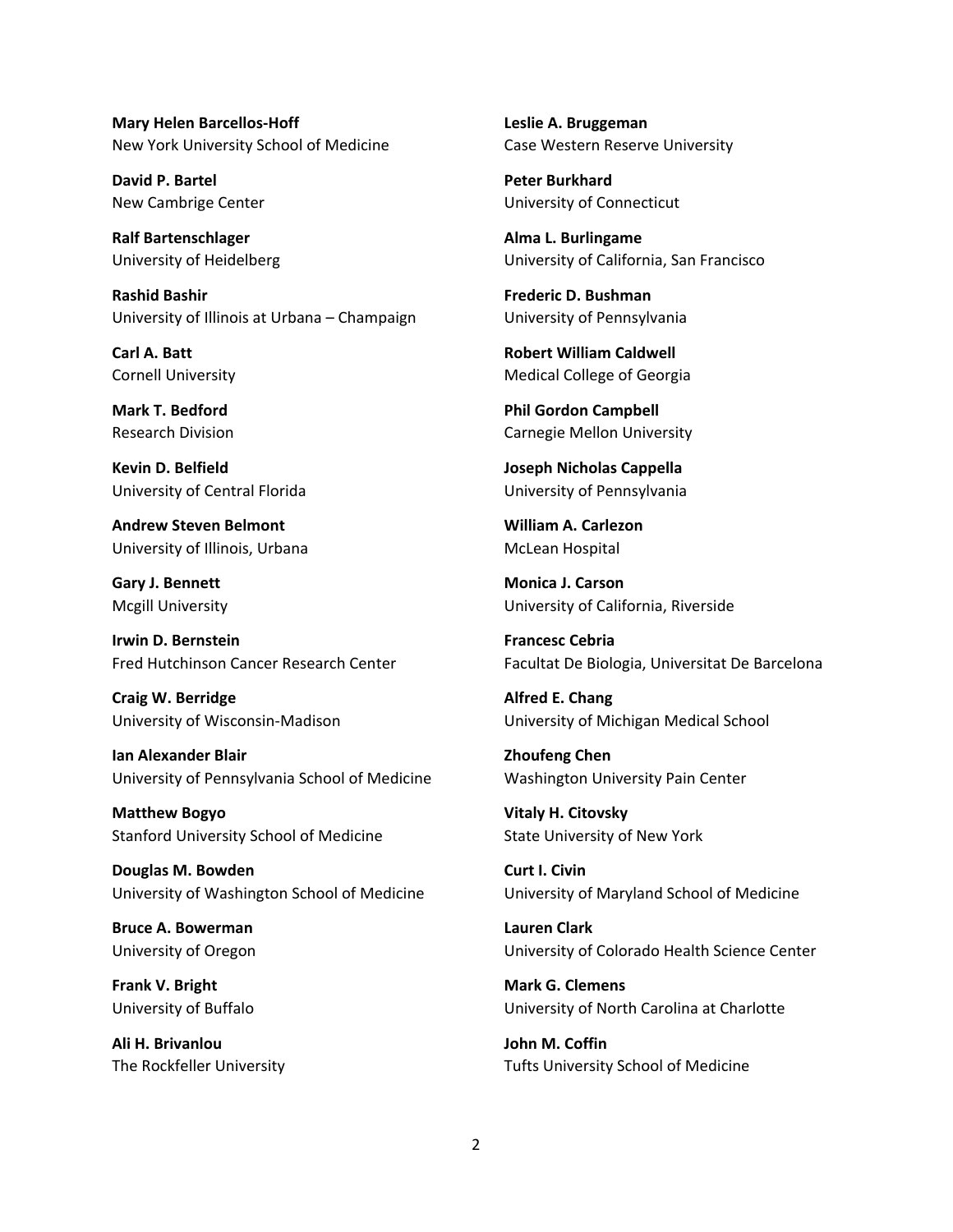**James J. Collins** Boston University

**Robert Aaron Cornell** University of Iowa

**Gilbert J. Cote** University of Texas M.D. Anderson Cancer Center

**Elizabeth A. Craig** University of Wisconsin

**David Craik** The University of Queensland

**Keith A. Crandall** Brigham Young University

**Craig M. Crews** Yale University

**Bruce Neil Cronstein** New York University

**Richard D. Cummings** Emory University

**Daniel Davis** South Kenisington

**Vincent Jo Davisson** Purdue University

**Yves A. Declerck** The Saban Research Institute

**William F. Degrado** University of Pennsylvania

**Job Dekker** University of Massachusetts

**George N. Demartino** Southwestern Medical Center

**Joseph A. Devito** Rib-X Pharmaceuticals

**Aaron Diantonio** Washington University School of Medicine **Mark D. Distefano** University of Minnesota

**Julie Y. Djeu** H. Lee Moffitt Cancer Center

**Henry J. Donahue** Pennsylvania State University

**Jaquelin Page Dudley** The University of Texas at Austin

**Stephen A. Duncan** Medical College of Wisconsin

**Michael Loran Dustin** New York University

**Richard H. Ebright** Waksman Institute

**Nejat K. Egilmez** State University of New York

**Michel Eichelbaum** Institut Fur Klinische Pharmakologie

**Amelia J. Eisch** University of Texas Southwestern Medical Center

**Gregory A. Elder** Mount Sinai School of Medicine

**Lora Hedrick Ellenson** Cornell University

**Douglas L. Feinstein** University of Illinois

**Christian C. Felder** Eli Lilly Corporate Center

**Alan Fine Fine** Boston University School of Medicine

**Gary Donald Foster** Temple University

**Thomas David Fox** Cornell University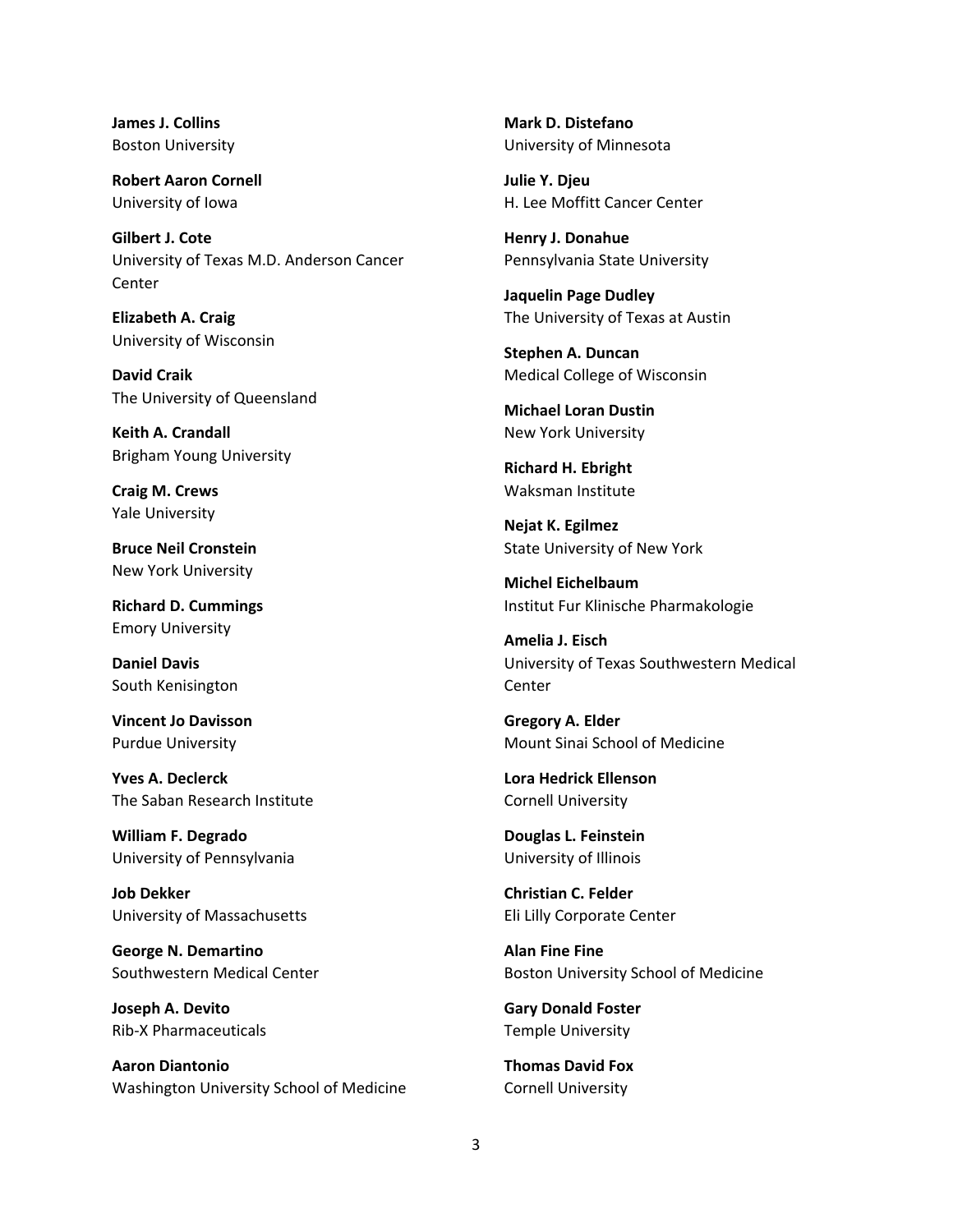**Joel M. Friedman** Physiology and Biophysics

**Xiang-Dong Fu** University of California, San Diego

**Joseph G. Gall** Carnegie Institution of Washington

**Richard A. Gemeinhart** University of Illinois

**Hamid Ghandehari** University of Utah

**Maryellen L. Giger** University of Chicago

**Jeffrey C. Gildersleeve** National Cancer Institute-Frederick

**Marcie A. Glicksman** Brigham and Women's Hospital

**Steven Alan Goldman** University of Rochester Medical Center

**Mary-Jo Delvecchio Good** Harvard Medical School

**Michael Isaac Goran** University of Southern California

**Gregory A. Grabowski** Cincinnati Children's Hospital Medical Center

**Michael Granato** University of Pennsylvania

**Maria Bartolomeo Grant** University of Florida

**Joanna Louise Groden** Ohio State University College of Medicine

**Robert E. Guldberg** Georgia Institute of Technology

**Jeffrey C. Hansen** Colorado State University

**Pehr A. Harbury** Stanford University

**Ruth B. Harris** University of Georgia

**Douglas G. Hayes** University of Tennessee

**Mark A. Hayes** Arizona State University Main Campus

**Brian P. Helmke** University of Virginia

**David Allen Herold** University of California

**Barry T. Hinton** University of Virginia

**Mark W. Hochstrasser** Yale University

**Arthur L. Horwich** Yale University

**Richard S. Houlston** Institute of Cancer Research

**Allison Hubel** University of Minnesota

**James H. Hurley** National Institutes of Health

**Michael J. Iadarola** National Institutes of Health

**Khan M. Iftekharuddin** University of Memphis

**Paul A. Janmey** University of Pennsylvania

**Dean Paul Jones** Emory University

**William G. Kaelin** Harvard Medical School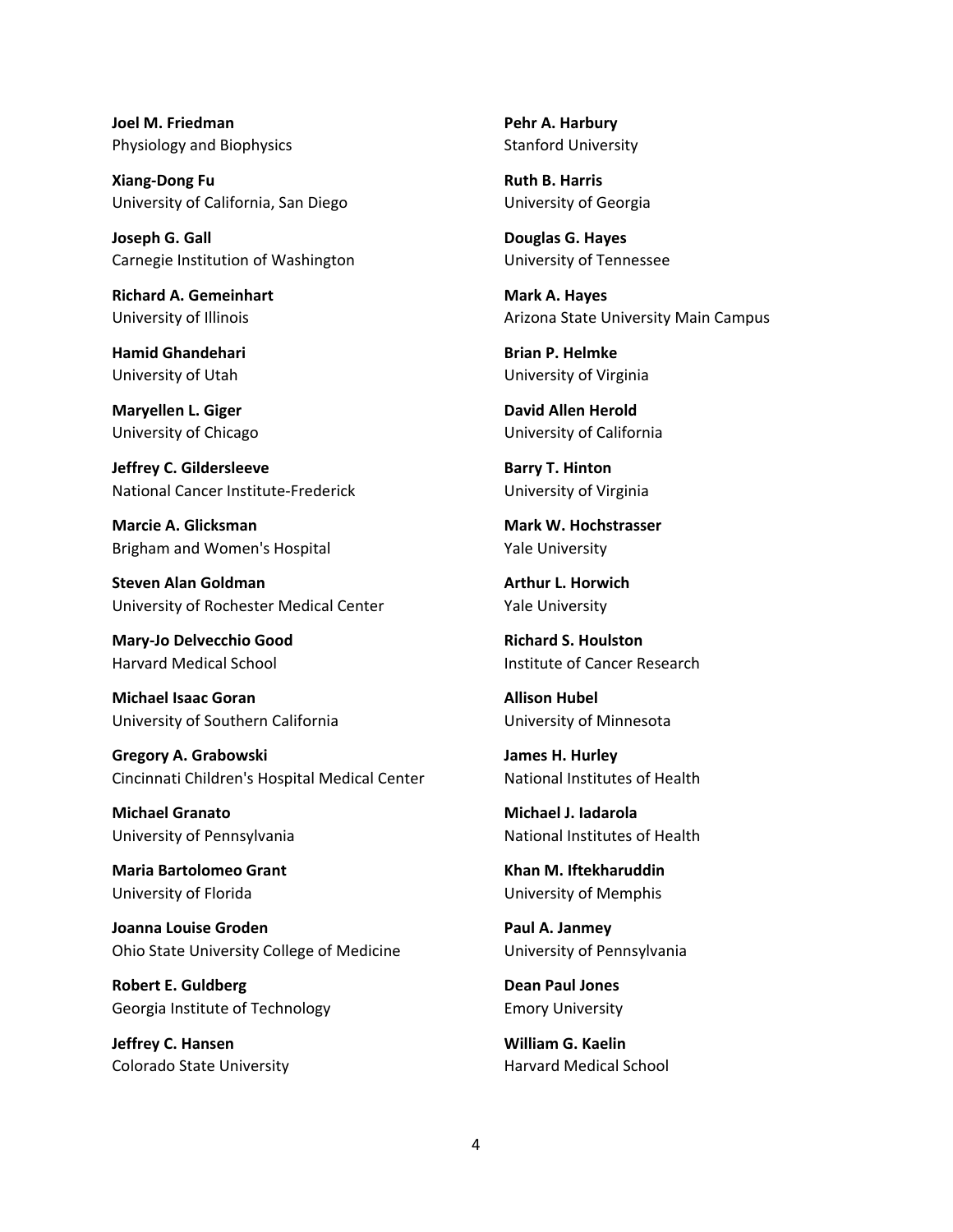**Daniel Kahne** Harvard University

**Stefan H. I. Kappe** Seattle Biomedical Research Institute

**Nicholas Katsanis** Johns Hopkins University School of Medicine

**Robert S. Keynton** University of Louisville

**Ron Kikinis** Harvard Medical School

**Robert E. Kilkuskie** Kalamazoo Valley Community College

**Marc Wallace Kirschner** Harvard Medical School

**Roy Kishony** Harvard University Medical School

**Anthony A. Kossiakoff** University of Chicago

**Brian A. Kuhlman** University of North Carolina

**Samuel M. Kunes** Harvard University

**Selma C. Kunitz** Kai Research, Inc.

**James P. Landers** University of Virginia

**Robert E. Lanford** Southwest Foundation for Biomedical Research

**Robert Samuel Langer** Massachusetts Institute of Technology

**Richard S. Larson** University of New Mexico Cancer Center

**Nicholas F. Larusso** Mayo Medical School **Jeanne Bentley Lawrence** University of Massachusetts Medical School

**Matthew J. Lazzara** University of Pennsylvania

**Julie Ann Leary** University of California, Davis

**David H. Ledbetter** Emory University School of Medicine

**Robert J. Lee** Ohio State University

**Jacqueline A. Lees** Massachusetts Institute of Technology

**Jack R. Lenz** Yeshiva University

**Kam W. Leong** Duke University

**Laura S. Levy** Tulane University School of Medicine

**Klaus F. Ley** La Jolla Institute for Allergy and Immunology

**Paul A. Lindahl** Texas A&M University

**Christopher Andrew Lipinski** Melior Discovery

**Paul A. Locke** Department of Environmental Health Sciences

**Frank M. Longo** Stanford University School of Medicine

**Nicola Longo** University of Utah

**Malcolm James Low** Oregon Health & Science University

**Walter C. Low** University of Minnesota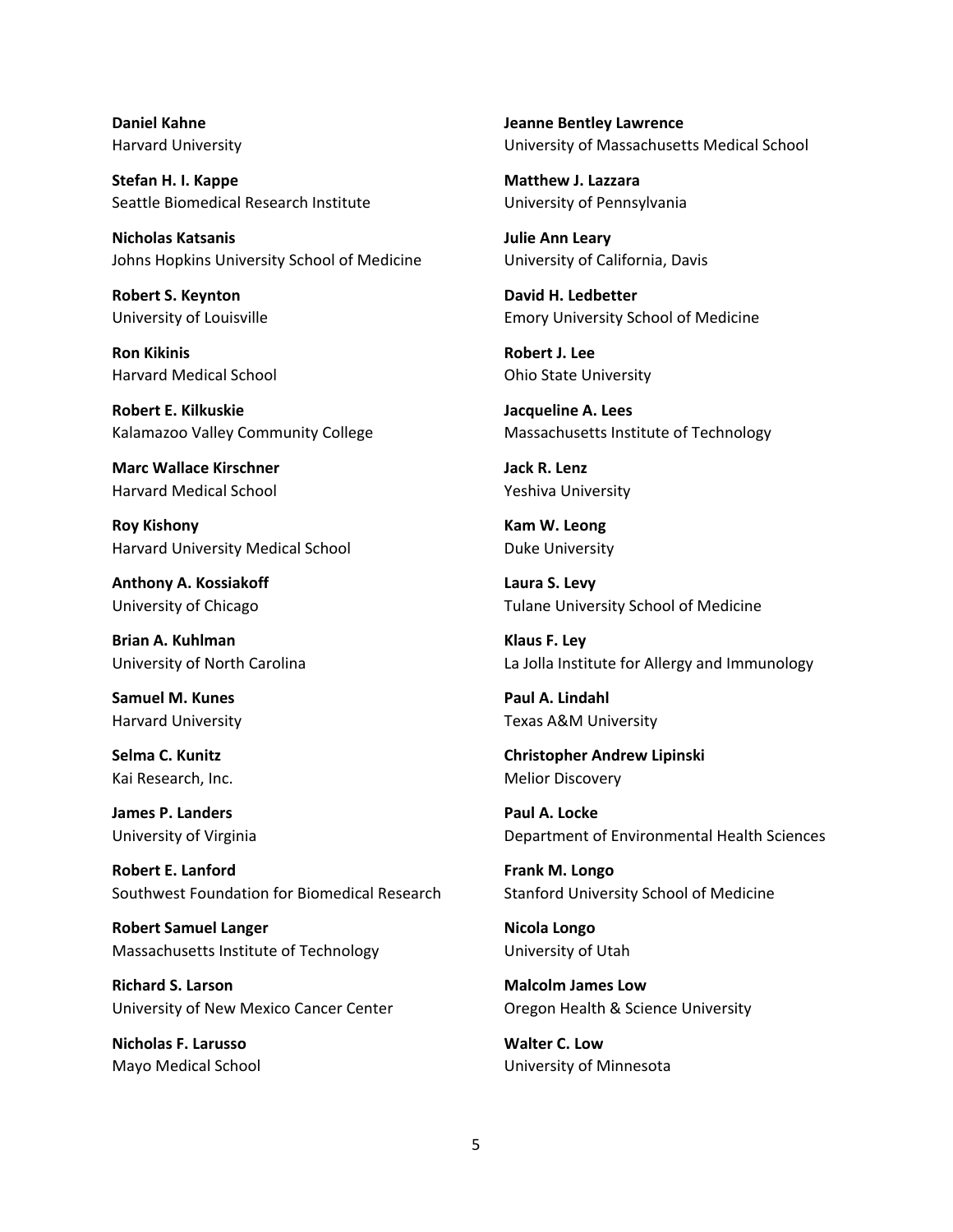**Lichun Lu** Mayo Clinic College of Medicine

**David S. Ludwig** Children's Hospital of Boston

**Aron Lukacher** Emory University School of Medicine

**Jeffrey D. Macklis** Harvard University

**Lee Makowski** Argonne National Laboratory

**Surya K. Mallapragada** Iowa State University

**Sanku Mallik** North Dakota State University

**Patrick William Mantyh** University of Minnesota

**Anna K. Mapp** University of Michigan

**Gene W. Marsh** University of Colorado

**Jean-Claude Martinou** Universite De Geneve

**James B. Mccarthy** University of Minnesota Cancer Center

**William Richard Mccombie** Cold Spring Harbor Laboratory

**Anna M. Mcdaniel** Indiana University School of Nursing

**Randall D. Mckinnon** New Jersey

**Hendrika W. Meischke** Health Services, Wells Fargo Center

**Carolyn C. Meltzer** Emory University School of Medicine **Wilbur K. Milhous** Univeristy of South Florida

**Danesh Moazed** 240 Longwood Avenue

**Charles V. Mobbs** Mount Sinai School of Medicine

**Prabhas V. Moghe** Rutgers University

**Nicholas Moore** Service Hospitalo-Universitaire De Pharmacologie

**Gil G. Mor** Yale University School of Medicine

**Carlos Torres Moraes** University of Miami School of Medicine

**Brij Mohan Moudgil** University of Florida

**Ken Muneoka** Tulane University

**Michael C. Murphy** Louisiana State University

**Rodney S. Nairn** M.D. Anderson Cancer Center

**Mark E. Nelson** University of Illinois

**Grant D. Nicol** Indiana University

**Jonathan Nissanov** Drexel University College of Medicine

**Mark D. Noble** University of Rochester Medical Center

**Jodi M. Nunnari** University of California

**Kevin C.H. Pang** Bowling Green State University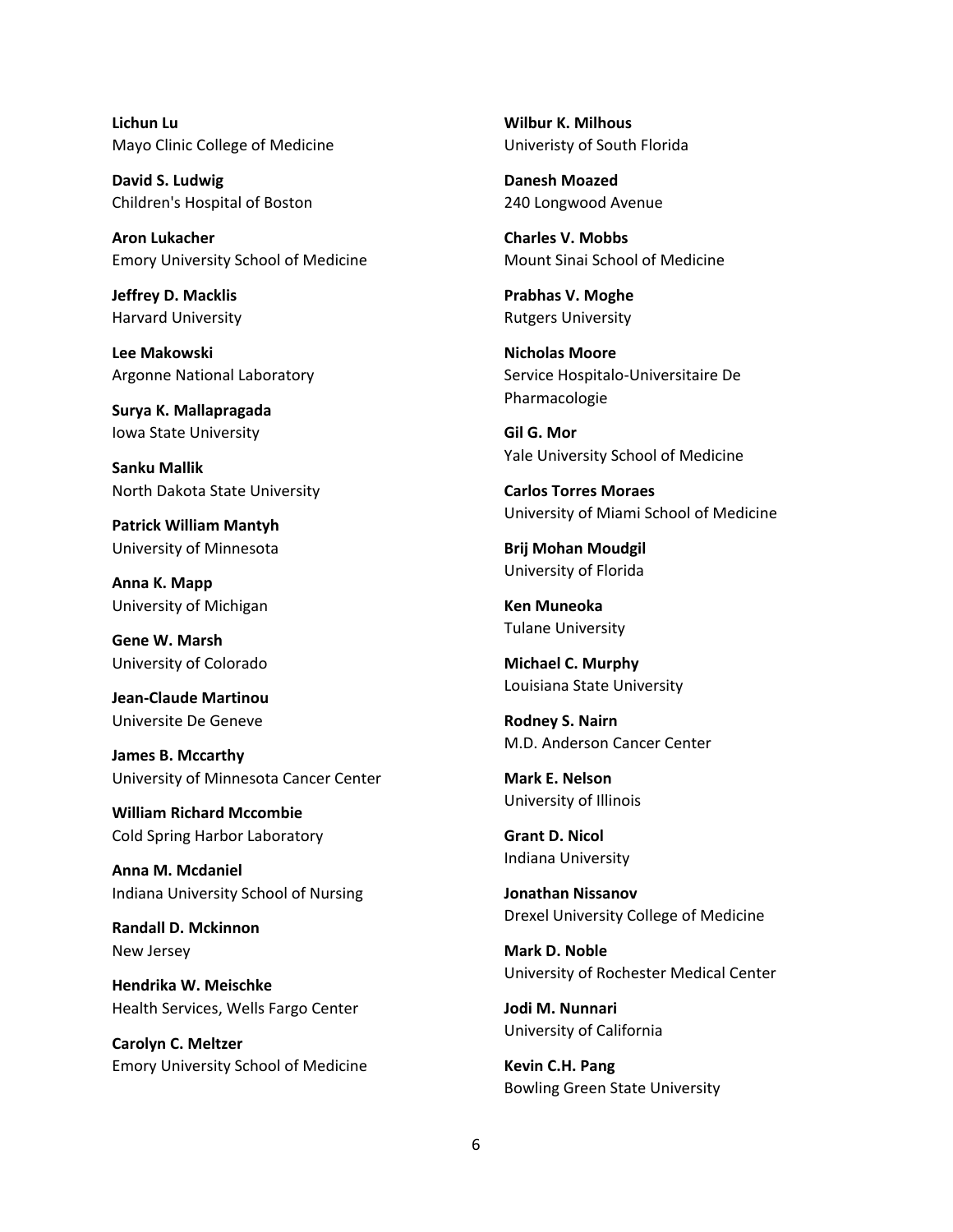**Jack M. Parent** University of Michigan

**V. Adrian Parsegian** National Institutes of Health

**James C. Paulson** The Scripps Research Institute

**Nicholas A. Peppas** Purdue University

**Emil R. Petrusa** Vanderbilt University

**Kevin W. Plaxco** University of California, Santa Barbara

**Christopher V. Plowe** University of Maryland School of Medicine

**D Brent Polk** Vanderbilt University

**Veena Prahlad** Northwestern University

**Domenico Pratico** Temple University

**Jerry L. Prince** Johns Hopkins University

**Gail S. Prins** University of Illinois at Chicago

**Kirkwood A. Pritchard** Medical College of Wisconsin

**Andrew A. Quong** Thomas Jefferson University

**Dennis William Raisch** University of New Mexico Health Sciences **Center** 

**Jeffrey Victor Ravetch** The Rockefeller University

**Bruce Reed** University of California, Davis

**Barbara K. Rimer** The University of North Carolina at Chapel Hill

**James M. Roberts** University of Pittsburgh

**Howard E. Rockette** University of Pittsburgh

**Garson David Roodman** University of Pittsburgh

**John Joseph Rossi** City of Hope National Medical Center

**Russell D. Salter** University of Pittsburgh

**W Mark Saltzman** Yale University

**Athanassios Sambanis** Georgia Institute of Technology

**Richard Schlegel** Georgetown University Medical Center

**Tamar Schlick** Courant Institute of Mathematical Sciences

**Rick G. Schnellmann** Medical University of South Carolina

**Herbert P. Schweizer** Colorado State University

**Christoph Seeger** Fox Chase Cancer Center

**Victoria L. Seewaldt** Duke University Medical Center

**Caroline E. Shamu** Harvard University

**Phillip A. Sharp** Massachusetts Institute of Technology

**Richard L. Sidman** Beth Israel Deaconess Medical Center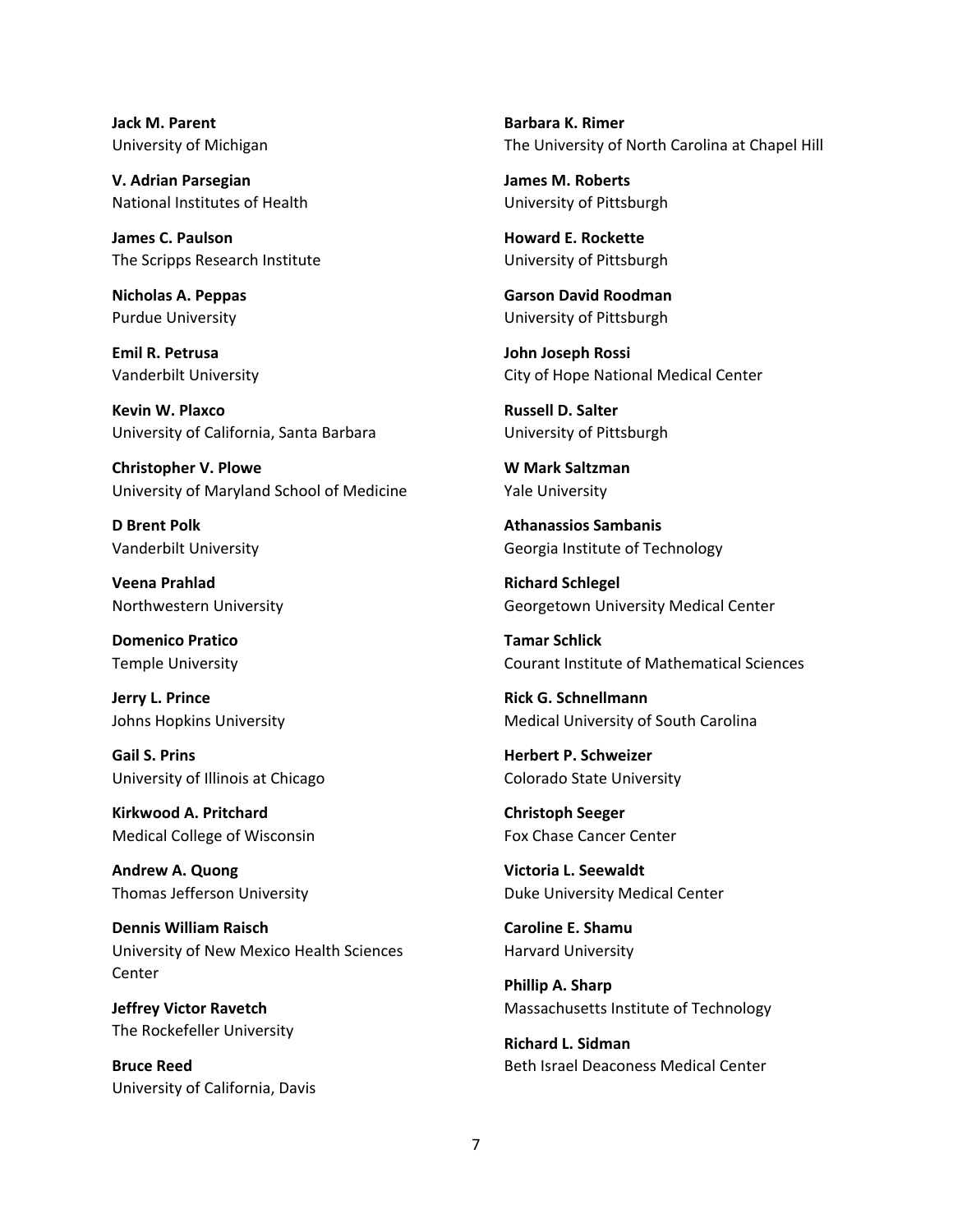**M Celeste Simon** University of Pennsylvania

**Keshav K. Singh** State University of New York

**Jeffrey Sklar** Brigham and Women's Hospital

**M Mitchell Smith** University of Virginia School of Medicine

**Linda S. Sorkin** University of California, San Diego

**Gerald J. Spangrude** University of Utah

**Bonny L. Specker** South Dakota State University

**Paulette Spencer** Mechanical Engineering

**William G. Staples** University of Kansas

**Ralph Marvin Steinman** The Rockefeller University

**Walter J. Storkus** University of Pittsburgh School of Medicine

**Gisela T. Storz** National Institutes of Health

**Gary R. Strichartz** Harvard Medical School

**Wei Sun** Drexel University

**Joel A. Swanson** University of Michigan Medical School

**James P. Tam** Scripps Florida

**Song Tan** Pennsylvania State University

**Weihong Tan** The University of Florida

**Jeffrey Steven Taube** Dartmouth College

**Saeed F. Tavazoie** Princeton University

**Yasmin Thanavala** Roswell Park Cancer Institute

**Van P. Thompson** New York University

**David A. Tirrell** California Institute of Technology

**Vladimir P. Torchilin** Northeastern University

**Frantisek Turecek** University of Washington

**Alexander A. Tzagoloff** Columbia University

**Alexander Van Oudenaarden** Massachusetts Institute of Technology

**Bernard John Van Wie** Washington State University

**Michael R. Vasko** Indiana University

**Yogesh K. Vohra** University of Alabama at Birmingham

**Alan S. Waggoner** Carnegie Mellon University

**David R. Walt** Tufts University

**Christi A. Walter** Center at San Antonio

**Daojing Wang** Lawrence Berkeley National Laboratory